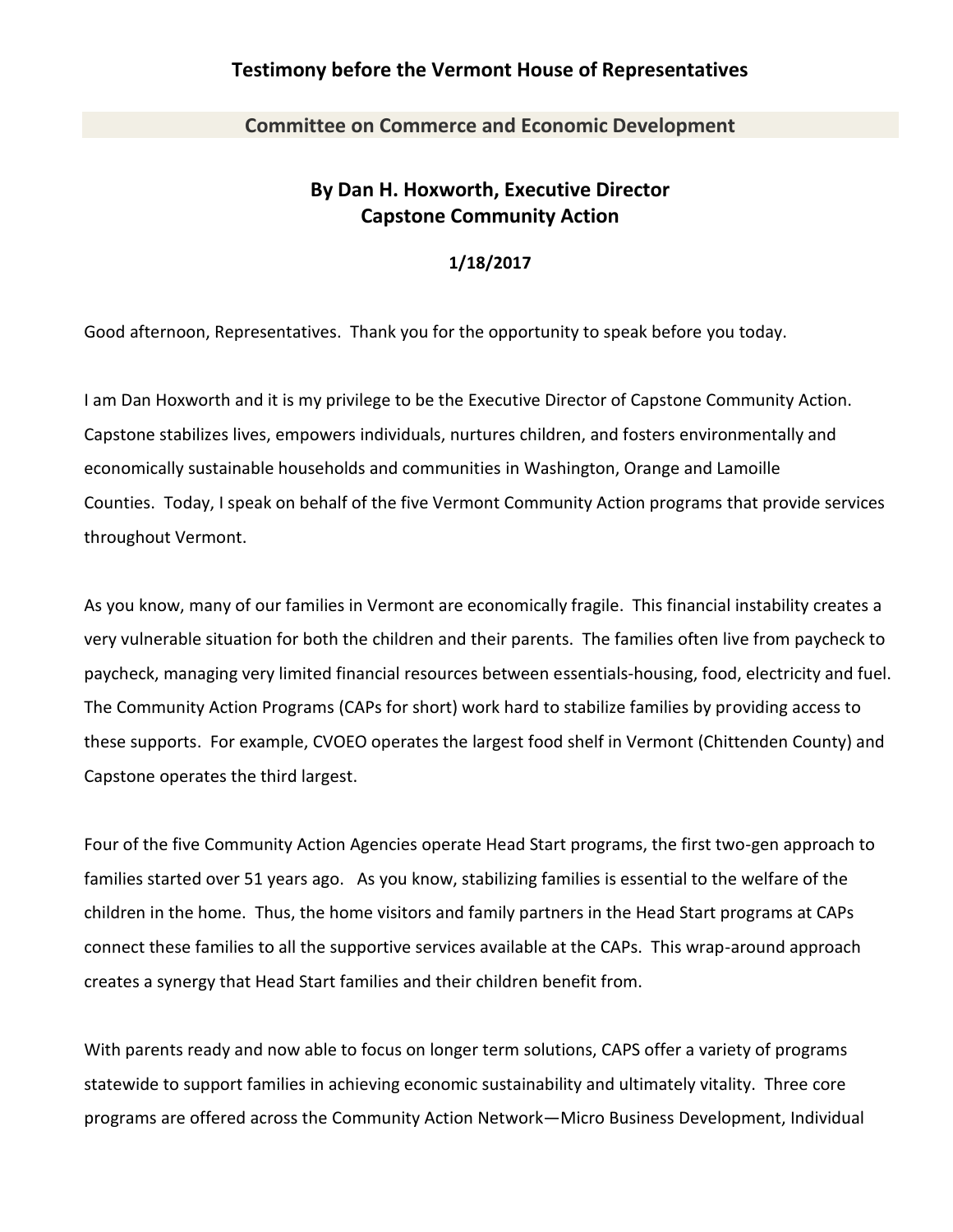Development Account program with financial education counseling, and the Volunteer Income Tax Assistance (VITA for short).

Let me touch on the impact of the Micro Business Development Programs (MBDP). When you walk in downtown Barre, you will walk by the Morse Deli, Maria's Bagels and Bob's Camera. The owners of these three businesses are alums of the Micro Business Development Program run by Capstone. They are creating jobs, continuing the revitalization of downtown Barre and role models for others to follow in their footsteps. Let me share the story of one of our Micro Business Development Program success stories.

Kelly Richardson came to Capstone 9 years ago, a teen mom with a young child living out of a trailer, scrapping by. Yet, Kelly had dreams of starting her own business. Capstone's staff worked with her to create a business plan for the shop. She successfully used this to get financing to start her business and rent a very small space in Waterbury. Since then she has moved to larger spaces two times and now her shop, Sunflower Salon operates out of 2000 square feet in downtown Waterbury. She has bought a house, paid off her mortgage and all her business loans. Talk about transformation! I encourage you to stop in and see Kelly and hear her story first hand.

Our work at Capstone is indicative of what is happening across our state with the MBDP. With the State's investment of slightly less than \$300,000 a year across the CAP network, between 2010 and 2016, our talented staff has assisted nearly 6,193 Vermonters to create 496 new businesses, expand another 328 businesses, leverage \$6.9 million in financing and create 614 jobs. That works out to a cost per job of an amazingly low \$3,598. Yet we can do so much more with more investment. We can assist more Vermonters to not simply find stability but to reach for and achieve their dreams and fulfill their potential.

Another way we work with families to move to economic sustainability is through financial literacy programs. Our staff work intensively with individuals to encourage saving for their own or their children's education, to start a business, or to buy a home. By leveraging federal matching dollars, IDA's allow participants to get a 2 to 1 match for every dollar they save. It is a powerful incentive for our participants to get training in better managing their finances, improving their credit score and creating a family budget.

In 2016, 51 Vermonters obtained assets of \$127,800. Nearly 50 percent of these Vermonters used their IDA to launch a business, another 37 percent invested in their education and 14 percent bought a home.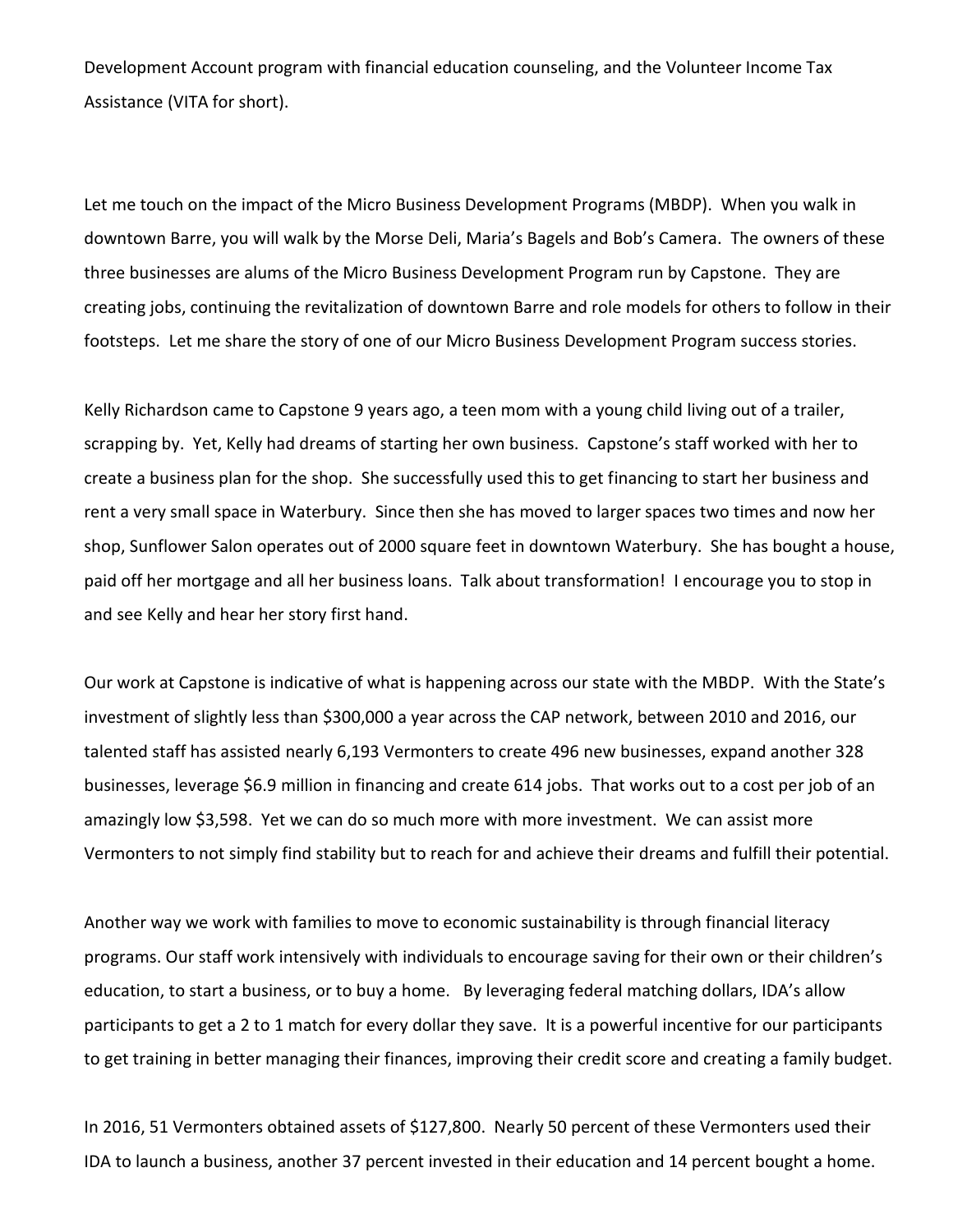Yet, across our state, we have only 35 IDA's statewide today or 7 per CAP. Obviously, it is essential that the State put in more investment to make matching funds available to at least a 100 Vermonters every

year. There simply is no better way to help low income Vermonters achieve financial resiliency than the IDA program. They get the financial knowledge to make better decisions and they get the savings to help them achieve their goals.

Another program that our CAP network provides has the greatest overall impact on the economic vitality of families is the Volunteer Income Tax Assistance (VITA) program. Throughout the state, Vermonters with household incomes less than \$54,000 have their taxes done by trained volunteers whose work is reviewed by a certified IRS tax preparer to ensure they access all the tax credits they are due.

Last tax season, 3,536 households had their Vermont and Federal Tax returns filed through the VITA program. One-third of these returns were completed for families in Washington, Lamoille and Orange counties by Capstone. Federal refunds to households totaled \$4.6 million in total last year, of which, \$1.76 million was from the Earned Income Tax Credit and \$662,000 was from the Child Tax Credit. For participants, the average refund amount was \$1,498. This amount provides households with the opportunity to make significant durable purchases, pay off balances on credit cards and reduce interest expense and to save a small portion for the future. Think about the difference \$1,500 has on a family. For many, it exceeds there take-home pay for a month! Further, these families spent 95 plus percent on local economies contributing to community vitality. At Capstone alone, we were able to accomplish this through 11 tax sites with the help of 40 volunteer tax preparers. These volunteers go through a rigorous training and their volunteer hours had an in-kind value of more than \$25,000.

Allow me to share with me, Nermena's story. She came back for the second time this year to have her taxes done. She is a single Mom, with a little 5 year old daughter. Nermena is a VTC graduate of the vet tech program, and has a job at PetSmart. This year, she received both an Earned Income Tax Credit and Child Tax Credit. She had also started saving for retirement, so she got a credit for that. And, because of her schooling she was able to deduct some of her interest she paid for her student loans. These credits are essential to Nermena being able to stay independent. She even got a promotion at her job.

Unfortunately, despite the enormous returns for Vermonters and the local economies, the State of Vermont does not invest in the VITA program. It is much underfunded with access to the program very